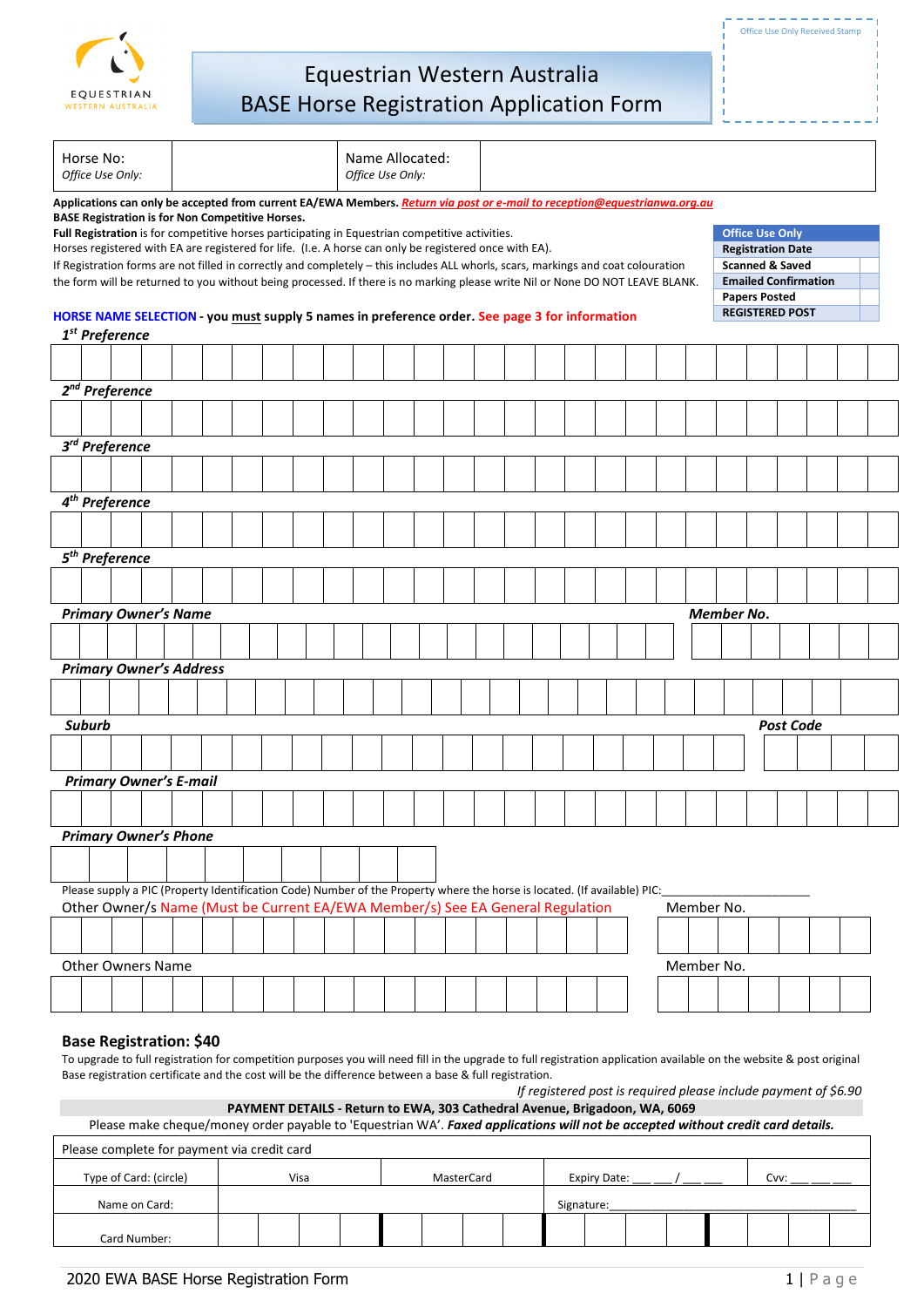#### **HORSE DETAILS & MARKINGS See pages 3 - 5 for information**

NB: All horses registered from 1/7/2008 must be microchipped. **HAS THIS HORSE BEEN IMPORTED INTO AUSTRALIA? YES / NO**

**Please attach copies of FEI Passport and overseas performance record as issued by the relevant National Federation.**

| BREED:                                                                                                                                                                                                                                                                                                                                                                            |                                                                                                                                                         |  |           | COLOUR: |                                                          |                         |  |                                                                                                                                                                                                                                                                                                          | SEX: (Circle) Gelding |  | Mare | Stallion |  |  |  |  |
|-----------------------------------------------------------------------------------------------------------------------------------------------------------------------------------------------------------------------------------------------------------------------------------------------------------------------------------------------------------------------------------|---------------------------------------------------------------------------------------------------------------------------------------------------------|--|-----------|---------|----------------------------------------------------------|-------------------------|--|----------------------------------------------------------------------------------------------------------------------------------------------------------------------------------------------------------------------------------------------------------------------------------------------------------|-----------------------|--|------|----------|--|--|--|--|
| <b>FOAL DATE:</b>                                                                                                                                                                                                                                                                                                                                                                 |                                                                                                                                                         |  |           |         |                                                          | <b>HEIGHT in Hands:</b> |  |                                                                                                                                                                                                                                                                                                          |                       |  |      |          |  |  |  |  |
| Please CLEARLY & NEATLY WRITE Microchip<br>Number if no sticker is available!                                                                                                                                                                                                                                                                                                     |                                                                                                                                                         |  |           |         |                                                          |                         |  |                                                                                                                                                                                                                                                                                                          |                       |  |      |          |  |  |  |  |
| <b>MICROCHIP</b><br>Number:                                                                                                                                                                                                                                                                                                                                                       | <b>Please affix Microchip</b><br><b>Barcode Sticker here</b>                                                                                            |  |           |         |                                                          |                         |  | If no microchip barcode sticker available, a certificate of registration with one<br>of the four animal registries which shows the microchip number will be<br>accepted. (Pet Safe, National Pet Register, Australasian Animal Registry,<br>Central Animal Records) OTHERWISE COMPLETE DECLARATION BELOW |                       |  |      |          |  |  |  |  |
| <b>DECLARATION</b> (only to be completed if original barcode sticker not available)<br>I hereby certify that the horse as described in this application has the above microchip number and that I have scanned the horse to validate that the chip is<br>functioning. I have also checked the markings drawn for this horse on this form and certify them to be true and correct. |                                                                                                                                                         |  |           |         |                                                          |                         |  |                                                                                                                                                                                                                                                                                                          |                       |  |      |          |  |  |  |  |
| Name                                                                                                                                                                                                                                                                                                                                                                              |                                                                                                                                                         |  | Signature |         |                                                          | Date                    |  |                                                                                                                                                                                                                                                                                                          |                       |  |      |          |  |  |  |  |
|                                                                                                                                                                                                                                                                                                                                                                                   | The Below must be filled out by the Owner or Vet <i>All Fields</i> must be filled in if there is no marking please write NIL or None DO NOT LEAVE BLANK |  |           |         |                                                          |                         |  |                                                                                                                                                                                                                                                                                                          |                       |  |      |          |  |  |  |  |
| <b>MARKINGS: HEAD</b>                                                                                                                                                                                                                                                                                                                                                             |                                                                                                                                                         |  |           |         | SIRE:                                                    |                         |  |                                                                                                                                                                                                                                                                                                          |                       |  |      |          |  |  |  |  |
| <b>NEAR FORE:</b>                                                                                                                                                                                                                                                                                                                                                                 |                                                                                                                                                         |  |           |         | DAM:                                                     |                         |  |                                                                                                                                                                                                                                                                                                          |                       |  |      |          |  |  |  |  |
| OFF FORE:                                                                                                                                                                                                                                                                                                                                                                         |                                                                                                                                                         |  |           |         |                                                          | SIRE OF DAM:            |  |                                                                                                                                                                                                                                                                                                          |                       |  |      |          |  |  |  |  |
| <b>NEAR HIND:</b>                                                                                                                                                                                                                                                                                                                                                                 |                                                                                                                                                         |  |           |         |                                                          | <b>BRAND NEAR SIDE:</b> |  |                                                                                                                                                                                                                                                                                                          |                       |  |      |          |  |  |  |  |
| OFF HIND:                                                                                                                                                                                                                                                                                                                                                                         |                                                                                                                                                         |  |           |         |                                                          | <b>BRAND OFF SIDE:</b>  |  |                                                                                                                                                                                                                                                                                                          |                       |  |      |          |  |  |  |  |
|                                                                                                                                                                                                                                                                                                                                                                                   | OTHER MARKINGS: (WHORLS, SCARS ETC)                                                                                                                     |  |           |         | Brand description in writing for example Lazy D five six |                         |  |                                                                                                                                                                                                                                                                                                          |                       |  |      |          |  |  |  |  |
| <b>Outline diagram</b>                                                                                                                                                                                                                                                                                                                                                            |                                                                                                                                                         |  |           |         |                                                          |                         |  |                                                                                                                                                                                                                                                                                                          |                       |  |      |          |  |  |  |  |
| Upper eye level<br>Lett side<br>Right side<br>Ħ<br>Right<br>Left<br>Right<br>Left<br>Muzzle<br>Neck<br>lower view                                                                                                                                                                                                                                                                 |                                                                                                                                                         |  |           |         |                                                          |                         |  |                                                                                                                                                                                                                                                                                                          |                       |  |      |          |  |  |  |  |

#### **DECLARATION BY OWNER/S:**

I/We hereby make application to register a horse and certify that the particulars supplied on the front and back of this form are true and correct in every respect. I/We certify that this horse has not been registered with the EA before. I/We certify that I am/we are the recognised owners of the said horse. I/We understand the EA Horse Registration is not legal proof of Ownership but is for the purpose of Registration/Identification to compete. I/We understand that if any incorrect information is furnished on this application, the Branch may cancel the registration, may take disciplinary action against the applicant/s and may also disqualify the horse.

I/We (Parent/guardian if owner under 18 years) undertake to accept all the responsibilities of ownership of the horse identified above.

| ×<br>× |
|--------|
|--------|

 $\_{\text{Signature}/\text{Date}}$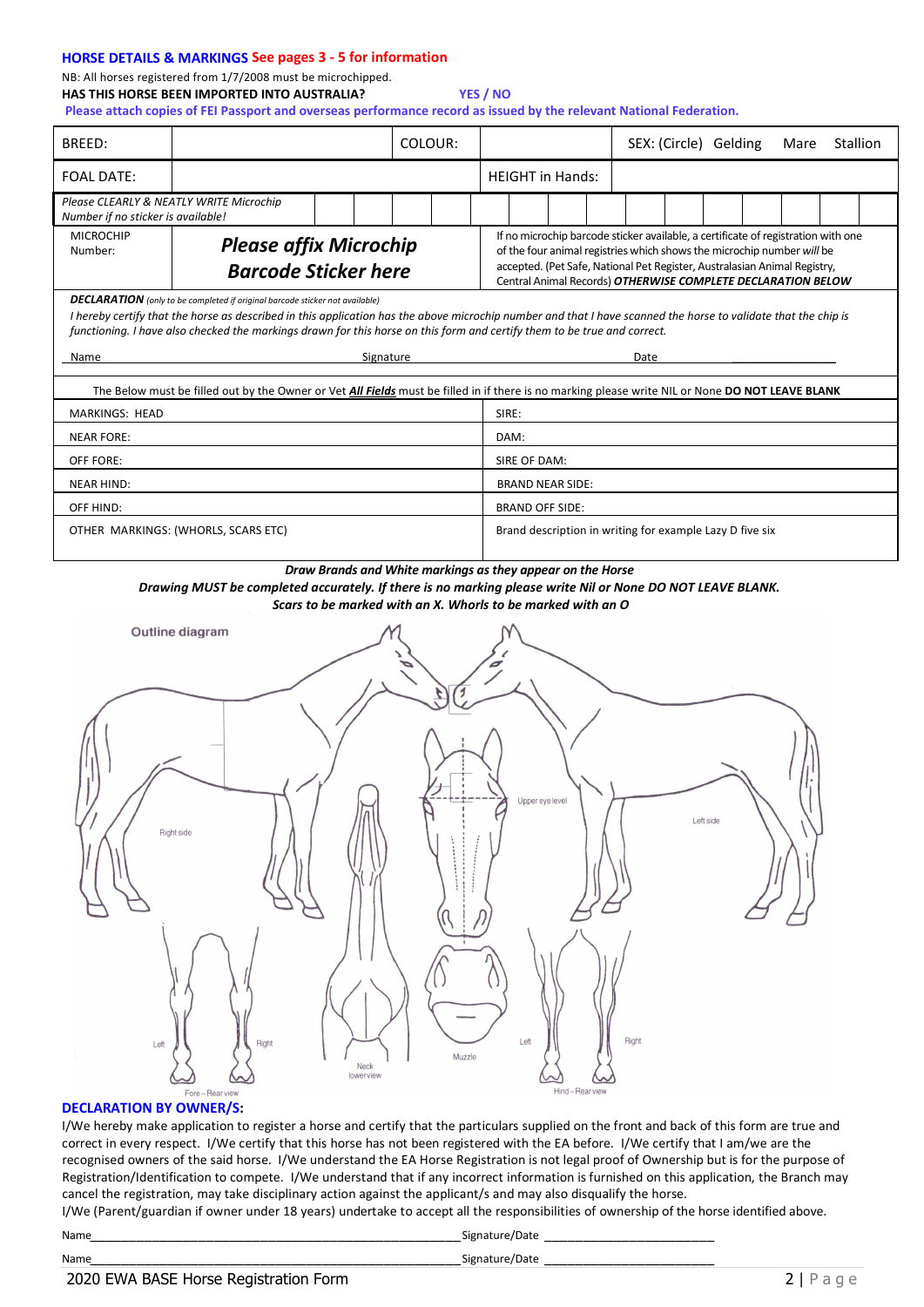# **INFORMATION ON REGISTERING A HORSE WITH EQUESTRIAN AUSTRALIA**

## **General Regulations**

## **Article 136 - Age and Definition of Horses and Ponies**

The age of Horses taking part in FEI competitions shall be specified in the relevant Sport Rules.

### **Article 137- Horse Registration and Identification**

- 1. Except as provided in this paragraph (1), horses and ponies must be registered with EA to enter Official Competitive Activities, Events and Competitions. Registration is a means of identification, to establish ownership for competition purposes and if need be, proof of identification and a measure of bio-security. Horses and ponies are encouraged to hold at a minimum EA Base Horse Registration to take part in Official Participation Activities, Events or Competitions and/or Closed Club/Restricted Activities, and may be enforced at a State or OC's discretion.
- 2. Identification papers must include the registered number with EA, the full name, address and signature of the owner, or owners. The description of the horse and diagram must be accurately completed and it should include a record of all vaccinations and medication control tests. If the name of the horse is ever changed or any pertinent changes are made the Person Responsible must return the identification papers to EA for updating.
- 3. A horse must be microchipped according to the standard AS 5018/5019, before it can be registered. Members must get a registered veterinarian to fill out and sign the microchip details on the application form before EA can accept it.
- 4. The Person Responsible for a horse at an Event is responsible for the accuracy of their identification papers and keeping accurate results records for each Sport. Papers must be available for inspection when required by an official of EA or the OC.
- 5. A horse may only have one Identification document. If EA is satisfied that an Identification document has been lost, it may issue a new one clearly marked 'duplicate' and bearing the same number as the original Identification Document.
- 6. The President of the Ground Jury may arrange for random inspections of the horses' identification papers, particularly those horses that win prize money so the horses concerned can be positively identified. Every case of misleading or inaccurate information on an identification paper, or if the horse cannot be positively identified, must be reported to EA or the relevant State Branch, giving the number of the identification paper and the name of the horse and the Person Responsible.
- 7. When a horse dies the Identification papers may be retained by the owner, but must be first sent to EA for cancellation.
- 8. Details of registration for the grading and/or classification of horses in each Sport are provided for in the Rules of each Sport.
- 9. EA shall maintain and be responsible for a register of horses for all Sports in Australia.
- 10. Prize money, vouchers and rewards of any kind may be withheld by the OC until the Person Responsible produces Horse Identification Papers and proof of payment of the OC's entry fee and any Sport Competition levies.
- 11. Foreign Owned Horses or imported horses will be classified at the discretion of the Sport concerned.
- 12. EA reserves the right to refuse to register any horse or to refuse to renew the registration of any horse.
- 13. Horse registration fees shall be payable to the EA State Branch according to each Branch's schedule of fees.
- 14. Horses competing within Australia in certain FEI Events must obtain an EA National Identification Document, an FEI Recognition Card or an FEI Horse Passport, depending on the level of the event. Refer FEI Regulations.
- 15. Horses competing outside Australia in FEI Events must have been issued with an FEI Horse Passport or, if they have an EA National Identification Document, with an FEI Recognition Card. Refer FEI Regulations.

## **Article 138 - Names of Horses**

- 1. Horses registered with EA are registered for life. A horse can only be registered once with EA, but may upgrade from Base to Life registration where appropriate. Members attempting to do a new registration of a horse that is already registered may be subject to penalty. See EA Disciplinary By-Laws.
- 2. In principle, the first registered name of a horse registered with EA will remain on permanent record. 2.1.When applying for the initial registration of a horse or pony with EA at least five names ranked in preference must be given.
	- 2.2.Horses cannot be registered as trade names i.e. Versace, Calvin Klein or Nescafe. This is an FEI rule.
	- 2.3.Horse names may not to exceed 28 characters including spaces.
	- 2.4.There are certain horse names which may never be reused even if the horse is retired or deceased. These names have been given exclusive rights if the horse has made significant achievements usually relating to the Olympic or World Equestrian Games e.g. *Peppermint Grove*, *Kibah Tic Toc*.
	- 2.5.Prefix initials (e.g. "CH") are not permitted. (Example: "November Rain" cannot be "CH November Rain".)
	- 2.6.Punctuation marks (e.g. full stops, commas, etc.) and special characters (e.g. *[asterisk]* \*, *[ampersand]* &, etc.) must not be used in names. (Example: "Mr Burns" cannot be "Mr. *[full stop]* Burns".)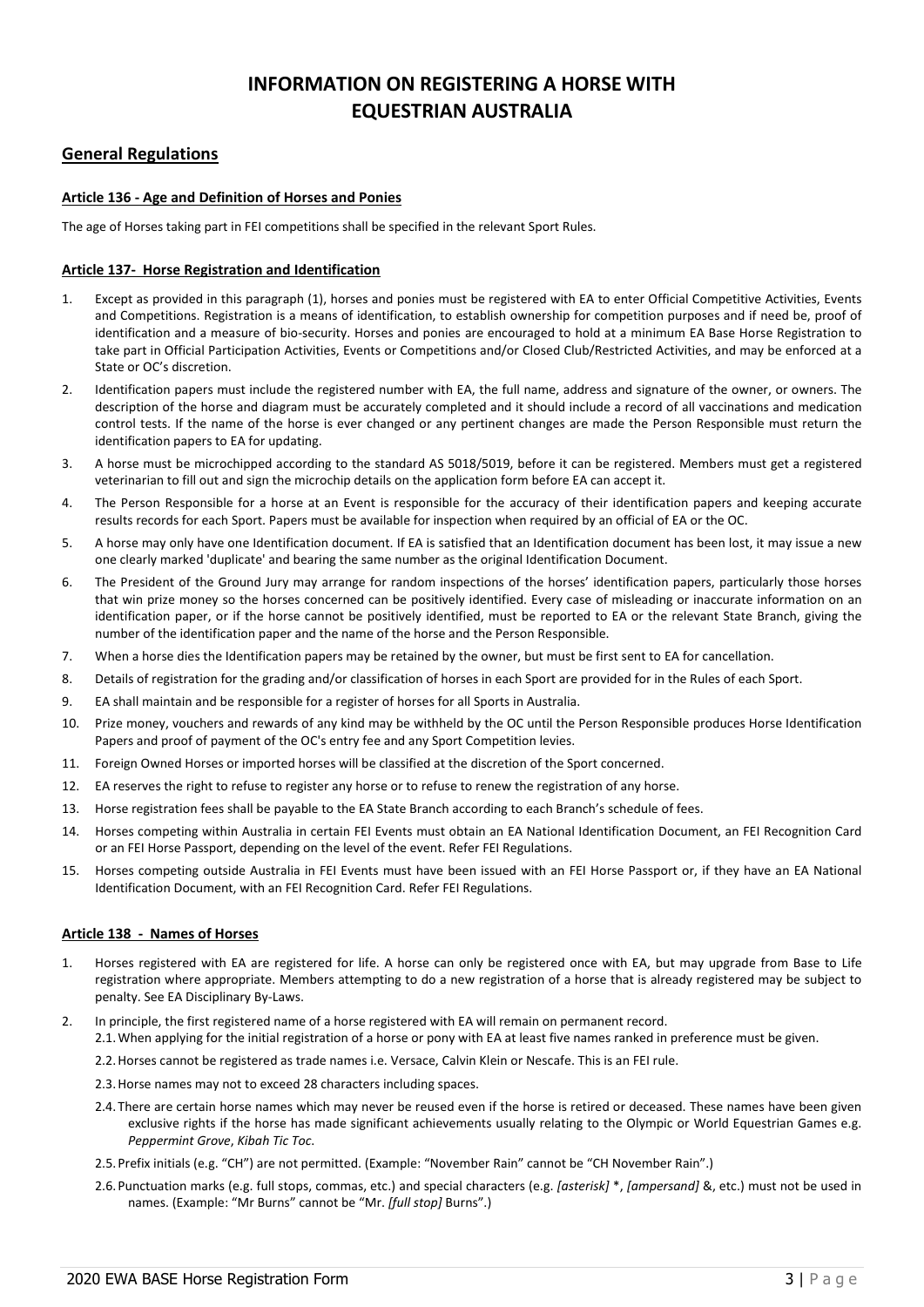## **Article 138 - Names of Horses cont.**

- 3. Horses that have been registered with another recognized breed society may be EA registered using that name. Where the name exists already, a trailing number may be added. This rule also applies to horses being imported into Australia.
- 4. If the owner applies for a name change or a change to the commercial prefix/suffix, the horse horse's registration papers and Identification Document must retain the old name or prefix/suffix for the next 12 months as follows: *new name* and/or *new prefix/suffix* **ex** *previous name/prefix/ suffix.*
- 5. A horse/pony name including a prefix or suffix may be registered with EA provided it complies with one of the following conditions:
	- 5.1.A commercial prefix/suffix may be added to the name, and must be entered in the passport and registration papers. However, at Regional and Olympic Games under the patronage of the IOC, such prefix/suffix cannot appear in a program and cannot be used in any other way.
	- 5.2.A Breeder/Stud prefix or suffix shall be given to a horse or pony bred by breeders and studs who are a member of EA or a recognised Breed Society. Breeders/Studs can register a prefix/suffix with EA for this purpose on application and the payment of a fee.
- 6. EA reserves the right to refuse to register any horse under any particular name.

#### **Article 139 - Owners and Lessees**

- 1. All individual owners, including part-owners and syndicates, must be a current member to the respective EA State Branch. Commercial Group affiliates may register a horse under a business name but forfeit the rights of an individual member. EA Clubs and Sport Affiliates are not eligible to register or be part-owners of a horse. The Primary Owner is the owner who is to receive any information relating to the horse, i.e. its registration papers, competition licence etc. Usually the rider or the owner with the largest ownership share is the primary owner.
- 2. EA accepts registrations on the understanding that the Person or Body making the registration is the bona fide owner, part-owner or lessee of the horse. EA will accept no responsibility on cases of disputed ownership, which must be settled by the parties concerned.
- 3. EA will keep a register of the owners of horses including multiple ownerships. Changes of owners and records of leasing agreements must be entered in the identification papers by EA.
- 4. Owners of horses sold or leased must return the identification papers immediately to EA with the name and address of the Purchaser or Lessee. The new owners will pay the change of ownership fee.
- 5. Leasing of horses is permitted under the following conditions.
- a. The form and duration of the lease agreement is a matter for the parties concerned; it does not require the approval of EA.
- b. The member to whom the horse is leased is regarded in all respects by EA as the bona fide owner and shall have the same rights and duties.
- c. When a horse is leased this will not be regarded as a change of ownership for the purposes of competition.
- d. If a leasing agreement is cancelled during the period of lease or is renewed, EA must receive written confirmation from the parties of the lease.

## **Foal Date & Age (Years)**

If you only provide the year foaled, the horse's birthday as used in the Southern Hemisphere which is the 1st August will be used.

## **Height**

Height is an estimated height at the date of registration. If the horse is officially measured, this will be the horse's official height for competition purposes.

#### **Article 114 - Horse Identification at Events**

- 1. All Horses registered with EA must have a microchip meeting Australian Standard AS 5018/5019 inserted.
- 2. All Horses entering in Official Competitive classified activities/events/competitions must hold EA Full Horse Registration and licensed to compete as determined by the respective state.
- 3. OCs at major Events such as EA Australian Championships must give an identification number (bridle number) to each of the participating horses.
- 4. The identification number must be worn during the whole Event at all times when the horse is out of the Event stables.